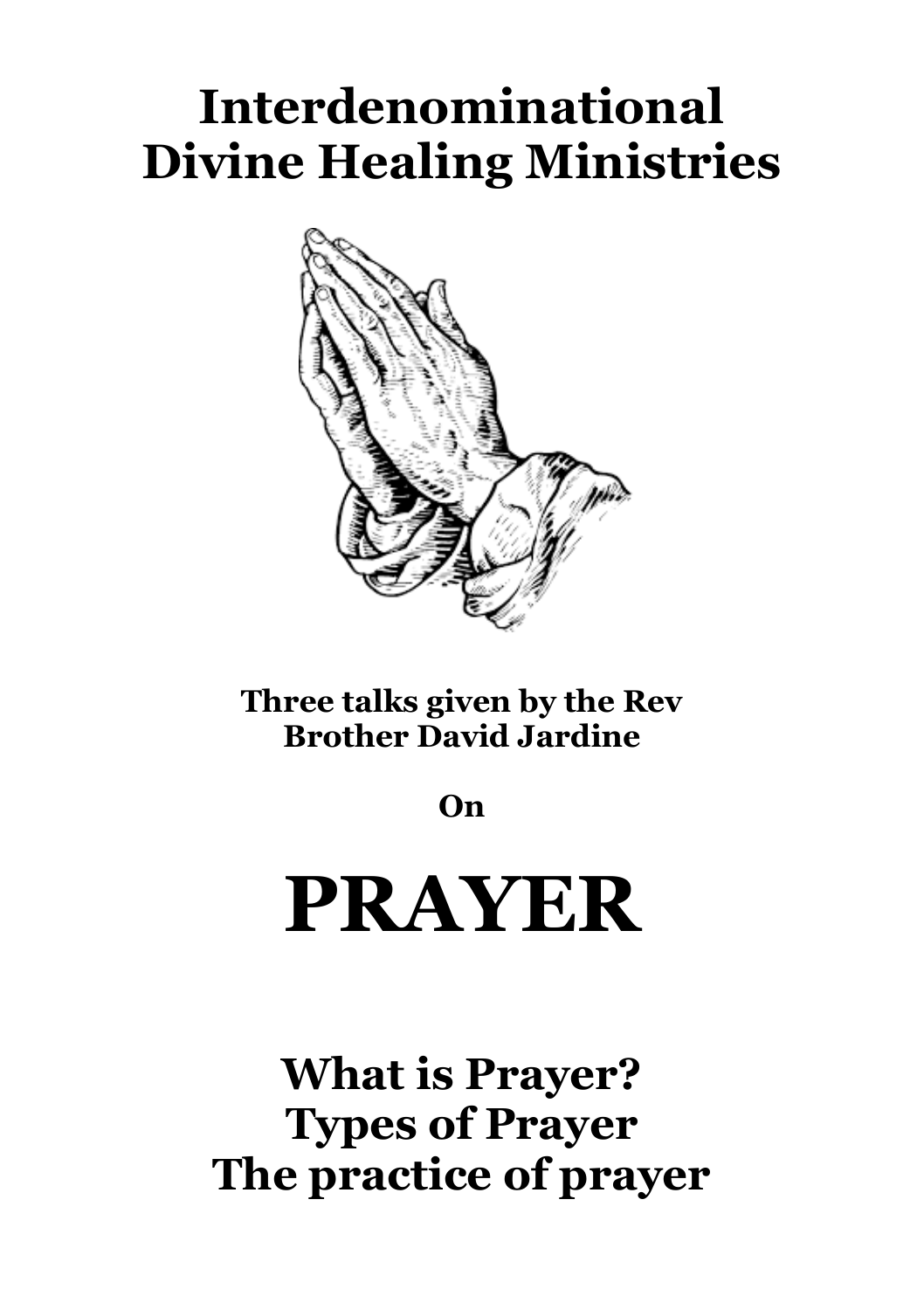## **WHAT IS PRAYER?**

#### **COMMUNICATING WITH GOD**

Anyone who is serious about living the Christian life has to be prepared to spend time in prayer, because prayer is communicating with God. This relationship with God has many elements which are common to communicating with other people. For instance, it involves both talking and listening. John Wimber, the American evangelist and healer, said that when he was converted away back in 1963 he found in Jesus a friend to whom he could talk about absolutely anything. Because he had been abandoned by his own father when he was still an infant he sometimes had difficulty in relating to God his Father. But right from the beginning he found Jesus to be a friend with whom he could talk over absolutely anything.

A few years ago I conducted a weekend on prayer in Kilkeel, Co Down. The subject of our mind wandering during prayer came up in one of the discussions. One girl said that when she was finding concentration difficult she started to pray out loud. You have to be in a room on your own if you are going to do this, but it seemed to me to be sensible advice.

I think it is also important just to talk naturally to God. We don't have to put on a particular accent or use a certain type of language. We can talk as naturally to Him as we would to other people.

Spending time talking to God is vital if we are going to grow in our relationship with Him. But it is just as important to stop talking from time to time, so that we can listen and give God an opportunity to speak to us. People who talk all the time and never listen can quickly become very boring. I knew a man like this during my years in New York from  $1985-88$ . John used to call and see me every Friday evening. He was of Irish ancestry and one of the most knowledgeable people I have ever known on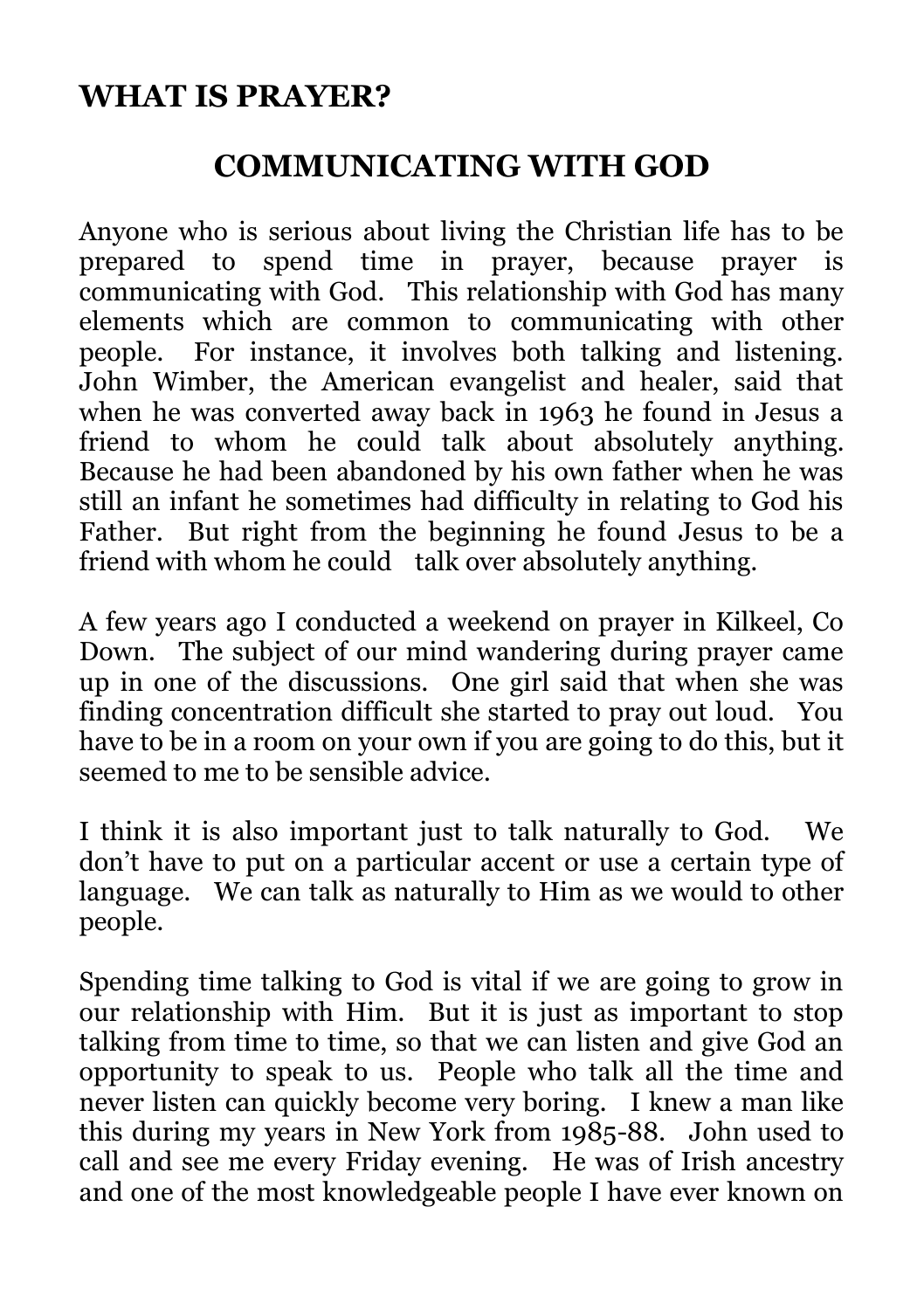the history of Ireland. He was a decent man, but he had had nervous breakdowns in the past and was still of a very nervous disposition. This caused him to talk incessantly, and if I ever did manage to get a word in edgeways he didn't listen. He merely waited until I had finished and then started talking again. The hours I spent with John at times were very difficult, but it made me realise that for years this was the way that I had treated God. I talked all the time, and even if I had taken time to listen I would not have been very good at it anyway.

But all that changed in 1982, when God gave me the gift of being able to hear Him speak in a way I had never known before. It came in response to prayer and fasting, which I had begun for the first time in August of that year. I worked late in Crumlin Road prison two evenings each week, and I used those opportunities to miss the evening meal, and fast. I brought five areas of concern before the Lord, one of them being my own spiritual life: and two months later, without specifically looking for this, the Lord gave me the gift of being able to listen to Him, and hear, for the first time in my life. Up until then I had only heard the Lord speak on the most major issues of life, such as the call to the ministry and the call to the Society of St Francis. On those occasions he had shouted so loud that I could not fail to hear Him. Indeed, in earlier life the Lord only seemed to speak when He was making major demands upon me. But now it was different. When I spent time listening the Lord seemed to give me words of affirmation, love, encouragement, strength, comfort and guidance. I would never make a decision now, major or minor, without seeking the Lord's guidance and trying to be obedient to what He says.

My trip to Africa in 1991 was a good example. In May of that year Rev Niall Griffin, director of SOMA in Ireland, asked me to be part of a team going to Nigeria in November. My initial reaction would have been to say '*no*'. I was coming towards the end of a long hard year. I was tired, and didn't want to have to set my mind to a new experience. Into the bargain I am not very good at taking tablets or injections. So at the human level my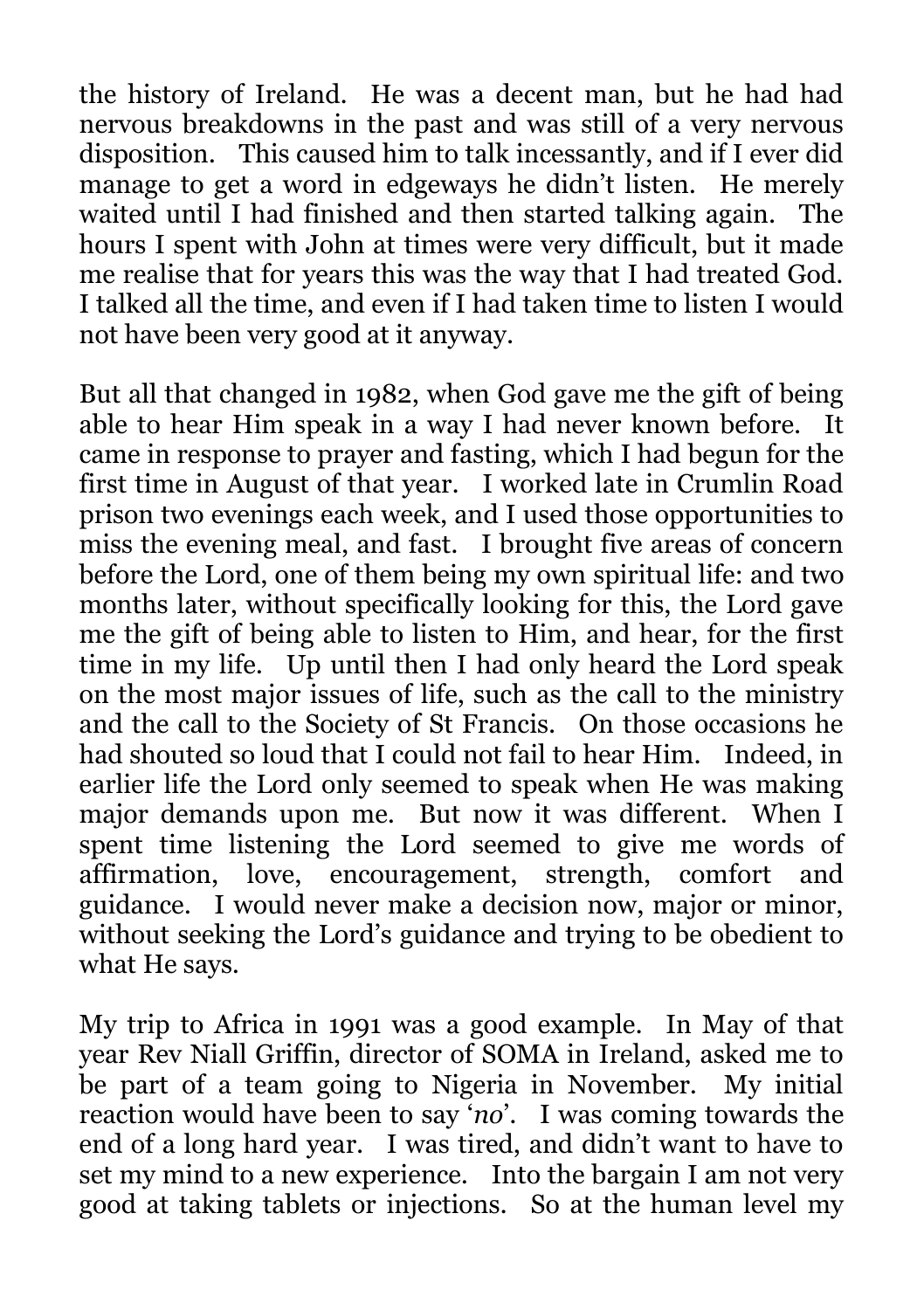initial reaction would have been to say '*no*'. But out of respect for Niall I said that I would pray about it. And when I prayed I just got the one word, '*go*'. Indeed every time I prayed I just got one word '*go*'. So I went back to Niall, told him that if the decision had been left to me I would not have gone, but I felt the Lord was asking me to go. At that time I did not feel any peace about the decision, but gradually the peace came, and then a sense of excitement: and when the trip came round it turned out to be spiritually one of the most important experiences of my whole life, and has opened up the way for a number of further trips to Africa.

It used to be that in my ministry I thought up good ideas and went and put them into practice. I don't do that any longer. I take time to listen to hear what God's good ideas are, and then I put those into practice. And I have discovered that being obedient to what God wants me to do is far more effective than anything that I could ever think up.

I wonder how many Select Vestries practise that principle. They are often making decisions which could deeply effect the future of their church, possibly costing thousands of pounds. How many of them pause for five minutes to be quiet and listen to God before making those decisions?

How many Christians welcome God into one of the most important decisions they will ever make, finding a marriage partner? Most of us probably go ahead and make that choice based on human feelings and wisdom. But doesn't it make sense to ask God to find the right person for us, and then listen to hear what guidance He gives us?

For most of us the basis of prayer is talking to God, just as naturally as talking to another person. But for true communication to take place we have to take time to listen as well. If we are not very good at that then we can ask God to help us, and to give us that gift.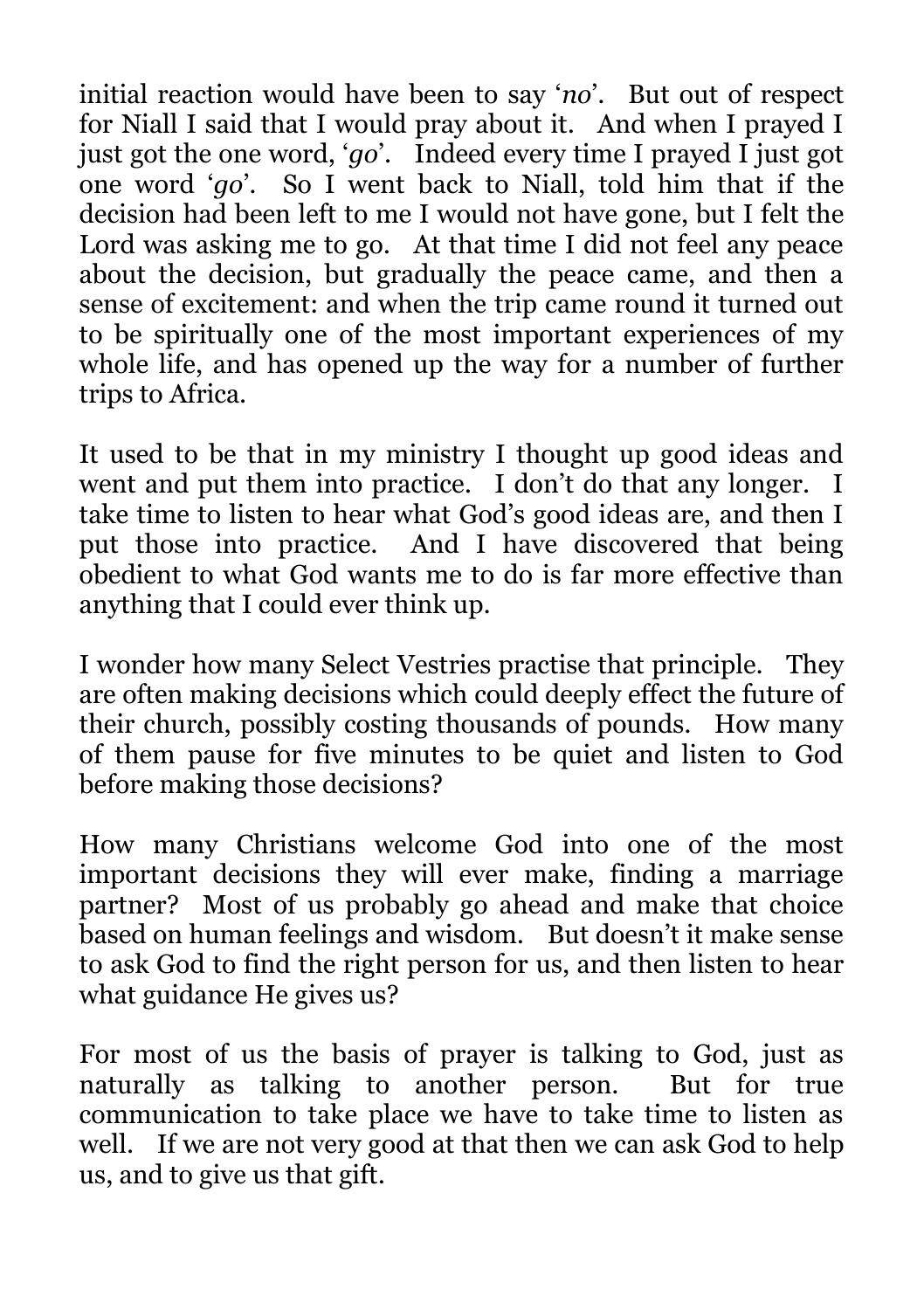## **FOCUSING OUR MINDS IN PRAYER**

In Luke Chapter 11 we are told that the disciples came to Jesus with a beautiful request '*Lord, teach us to pray'*. In response, Jesus taught them the classic prayer of all time, the Lord's Prayer. We can learn a great deal from it. Just notice how it starts:

*Our Father, who art in heaven, Hallowed by Thy name, Thy kingdom come, Thy will be done on earth As it is in heaven.*

We are now almost half way through the prayer and we are still focusing on God. We have not yet asked for anything for ourselves. This seems to me to be different from how many of us pray. Often we begin by approaching God with a whole shopping list of requests. But Jesus tells us to do it differently. He encourages us to focus first and foremost on God, and then when we have done that, we can bring our specific request to Him. '*Seek ye first the Kingdom of God and His righteousness and all these things will be added unto you'*.

So when I wake in the morning I try to turn my mind towards God. There is a natural tendency to start focusing on ourselves and what we have to do that day. I try to resist that temptation, and speak directly to God—'*Lord, I thank You for this new day. I thank You for bringing me safely through the night and for the opportunities that this day will give me. Lord, I want to live this day for You. I want to give it to You, to surrender it to You, to glorify You in everything I do*'. Then I try to go out and live in that spirit, turning my mind to God many times during the day. The Presbyterian Catechism expresses this attitude very well. '*What is man's chief end? Man's chief end is to glorify God and to enjoy Him for ever'*. If we were to re-write that today in modern language we would put it differently. '*What is our purpose in life? Our purpose in life is to Glorify God and to enjoy*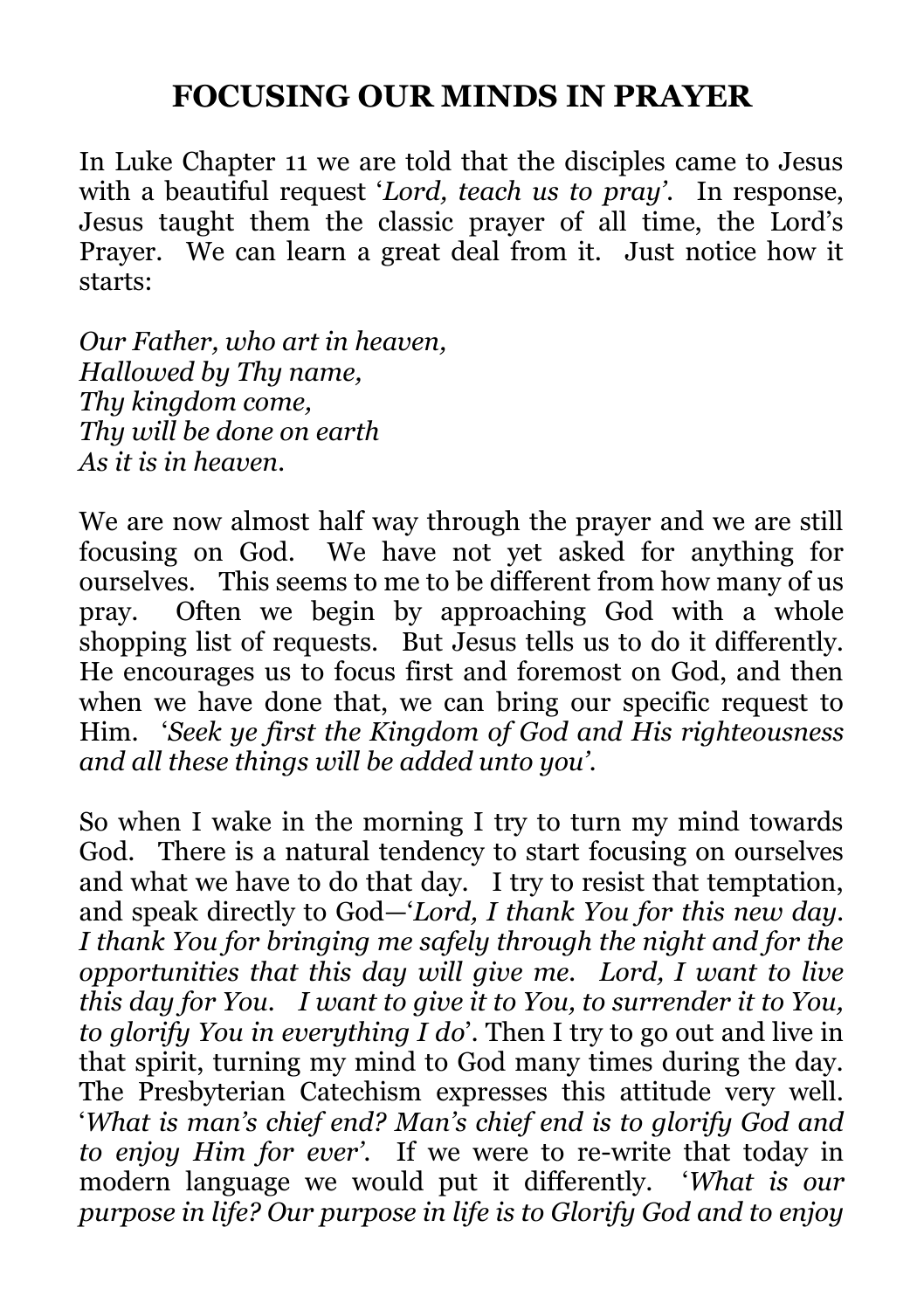That just puts in a nutshell what the Christian's attitude to both prayer and daily living ought to be.

## **CLOSE RELATIONSHIP BETWEEN PRAYER AND THE COMMITMENT OF OUR LIVES TO GOD**

Hopefully it is starting to become clear that there is a close relationship between the way we live our lives and prayer. We need to be aiming to live our whole lives for God if we want prayer, and indeed worship and bible-reading as well, to really come alive.

I remember hearing a priest speaking on this theme one day on the Sunday Sequence programme. He said that if we aren't trying to live our lives for Jesus during the rest of the week coming to church on Sundays will not be very exciting because we will be coming to worship someone who isn't all that important to us anyway. But if we are trying to live our lives for Jesus; if we are living in the spirit of what Paul wrote to the Colossians — '*Remember, whatever you are doing, whether you are speaking or acting, do everything in the name of the Lord Jesus*' - then coming to church will be exciting because we will be coming to worship the One around whom our whole life revolves. The same principle is true about prayer and bible-reading. Indeed I believe that if any of these areas of spirituality have gone dry we need to look and see whether we are really putting Jesus first in every other aspect of our life.

## **Question:**

Do you find it difficult talking to God and listening to God?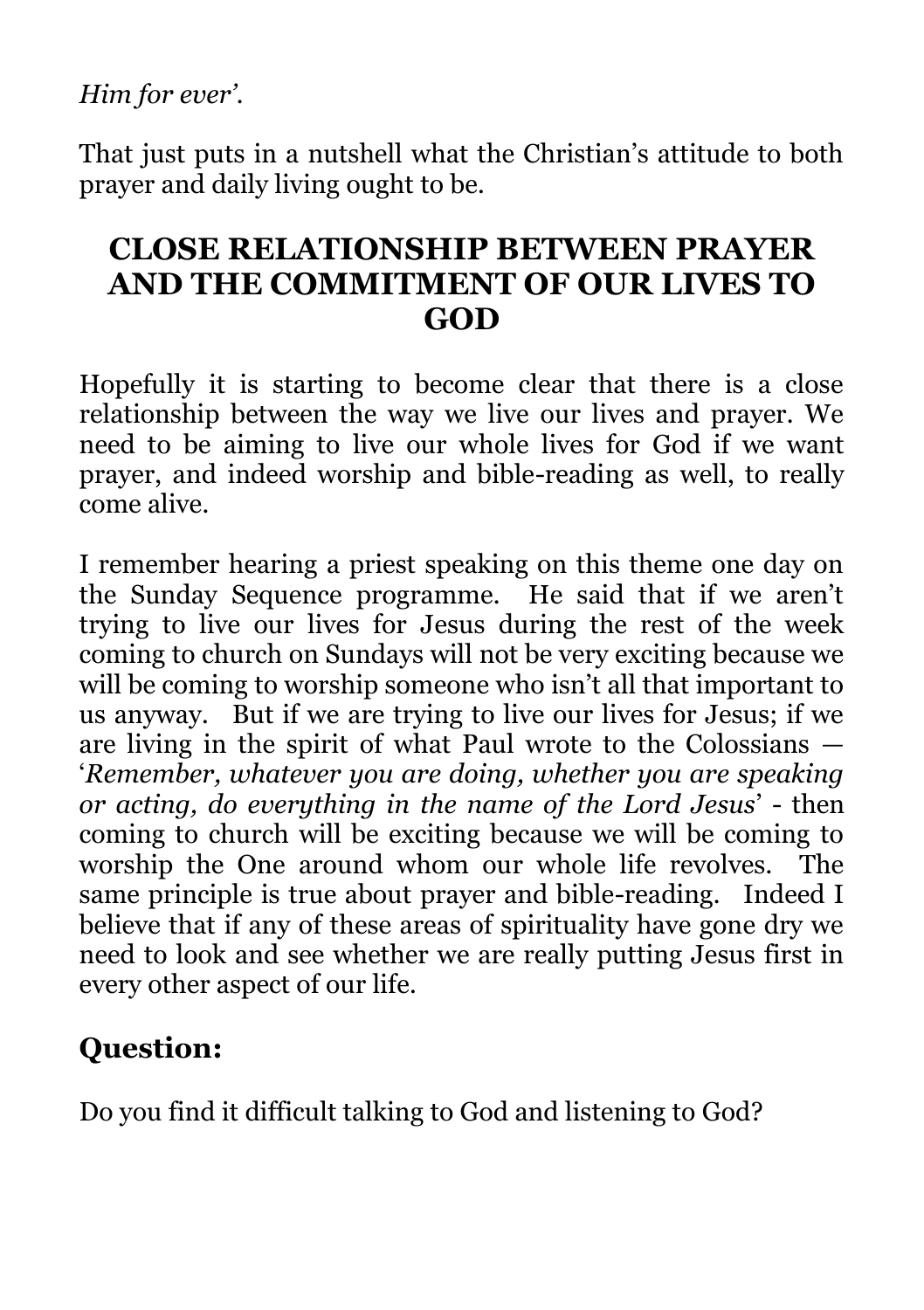## **B. TYPES OF PRAYER**

#### **PRAISE AND THANKSGIVING**

I have found in the various trips I have made to Africa that Christians out there have a far more fully developed spirit of praise than we have in the Western world. Even in the midst of difficulties they seem to be able to praise. I saw a good example of this when we went on a SOMA trip to Katsina in Northern Nigeria in 1996. We landed safely at Kano airport, but no one arrived to pick us up. Unknown to us at that time our transport had broken down on the road from Katsina. So local Christians had to look after us. The first place they took us to was a bible-study and prayer meeting in one of the local Anglican churches. This began with a time of praise, and on three This began with a time of praise, and on three occasions during the singing the lights went out and the whole place was plunged into darkness. If that were to happen over here we would probably stop singing until the lights came back on again. But not out there. They kept on singing and, indeed, raised the volume so loud that they practically lifted the roof off the church. I thought it was a marvellous response to difficulty, to praise God in the midst of it.

It seems to me that praising God is something which many of us in the Church neglect. Yet Paul tells us '*In everything give thanks, for this is the will of God in Christ Jesus concerning you*'. Most of us don't take that seriously enough for there are so many gifts that the Lord gives us every day which we just take for granted. As I sit here writing this article I am surrounded by books which have been helpful to me, spiritual tapes, pictures of good friends, a comfortable environment in which to work, a copy of the Bible, a warm cup of coffee, symbols of the Christian faith which means everything to me and a whole host of other gifts for which I ought to be praising and thanking God constantly. My grand-father didn't take these things for granted. He died in 1974 at the age of 96, so he was born in the age before radios, television and motor cars. He used to say to me often "*It's a*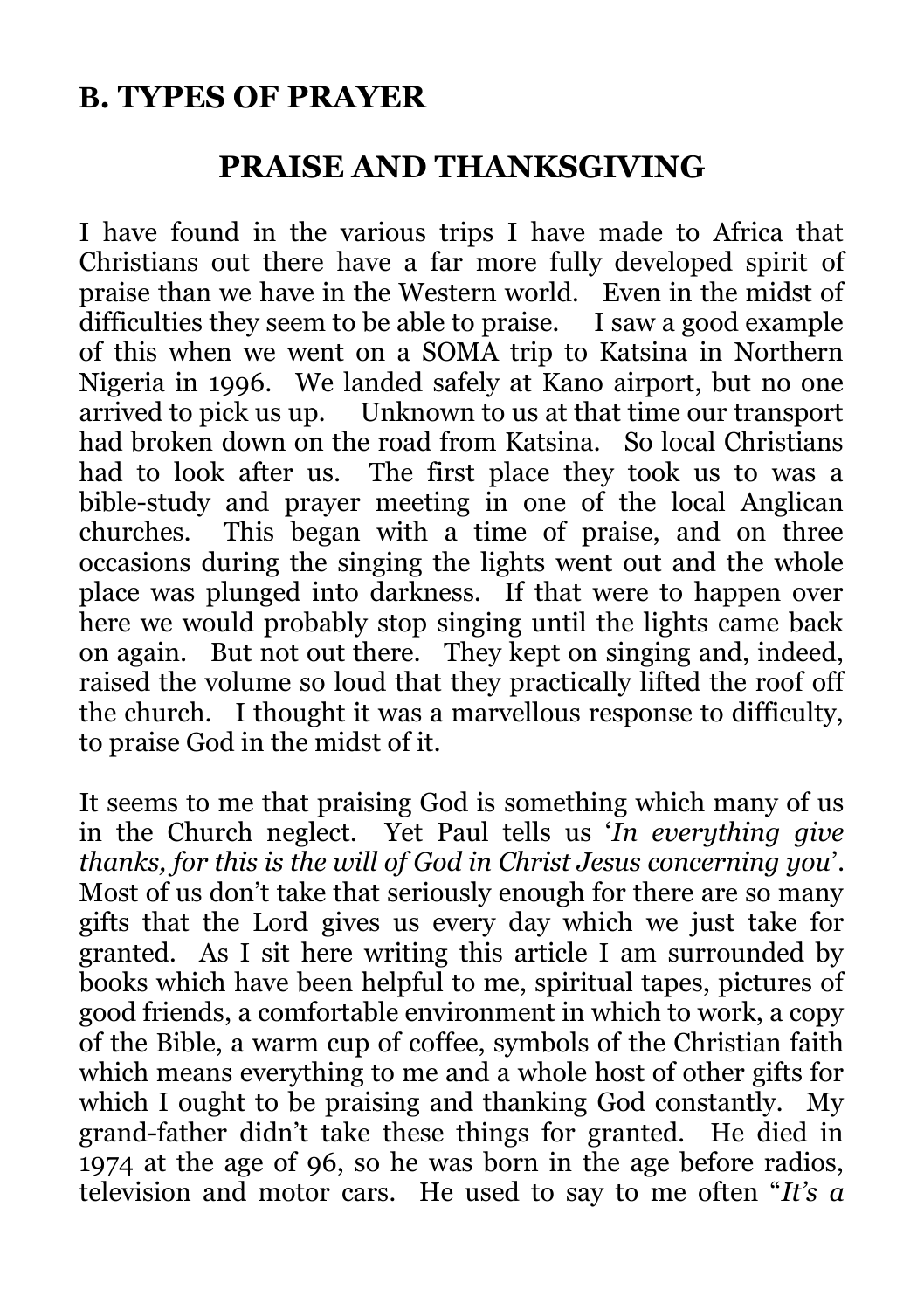*wonderful thing the television, Junior, it's a wonderful thing the television*". He never lost the sense of wonder that from thousands of miles away they are able to bring pictures right into our own living-room. He was absolutely right. It is a wonderful thing, but most of us just take it for granted.

It has been recommended that the first third of our prayer time ought to be praise. This seems to me to strike a good balance because praise helps us to forget about ourselves and to focus on God, and that is how prayer and worship ought to begin. But it is only a beginning. As we move about during the day we will come across lots of things that, quietly, we want to praise and thank God for.

## **CONFESSION**

Confession is a marvellous gift that the Lord has given us to restore our relationship with Him when we have done wrong in His eyes. There is no need for the Christian to be burdened down by guilt and anxiety. The Lord has promised that '*if we confess our sins He is faithful and just to forgive us our sins and to cleanse us from all unrighteousness*'. It always means having the humility to come to the Lord to say sorry, and mean it, to ask for His grace not to do it again, to promise if necessary that we will apologise to anyone whom we may have wronged, and then to receive the Lord's forgiveness. Far too many Christians carry around with them a burden of guilt when there is no need to. The Lord has given us a way back. He doesn't want us to bring our sins to Him so that He can remind us of the terrible people we are. He wants us to bring our sins to Him so that He can forgive us and set us free.

The effects of receiving God's forgiveness can be very powerful. There is a good example of this in the Pilgrim's Progress. John Bunyan's famous book has been turned into a film and in the first half Pilgrim is bent double, carrying a very heavy load on his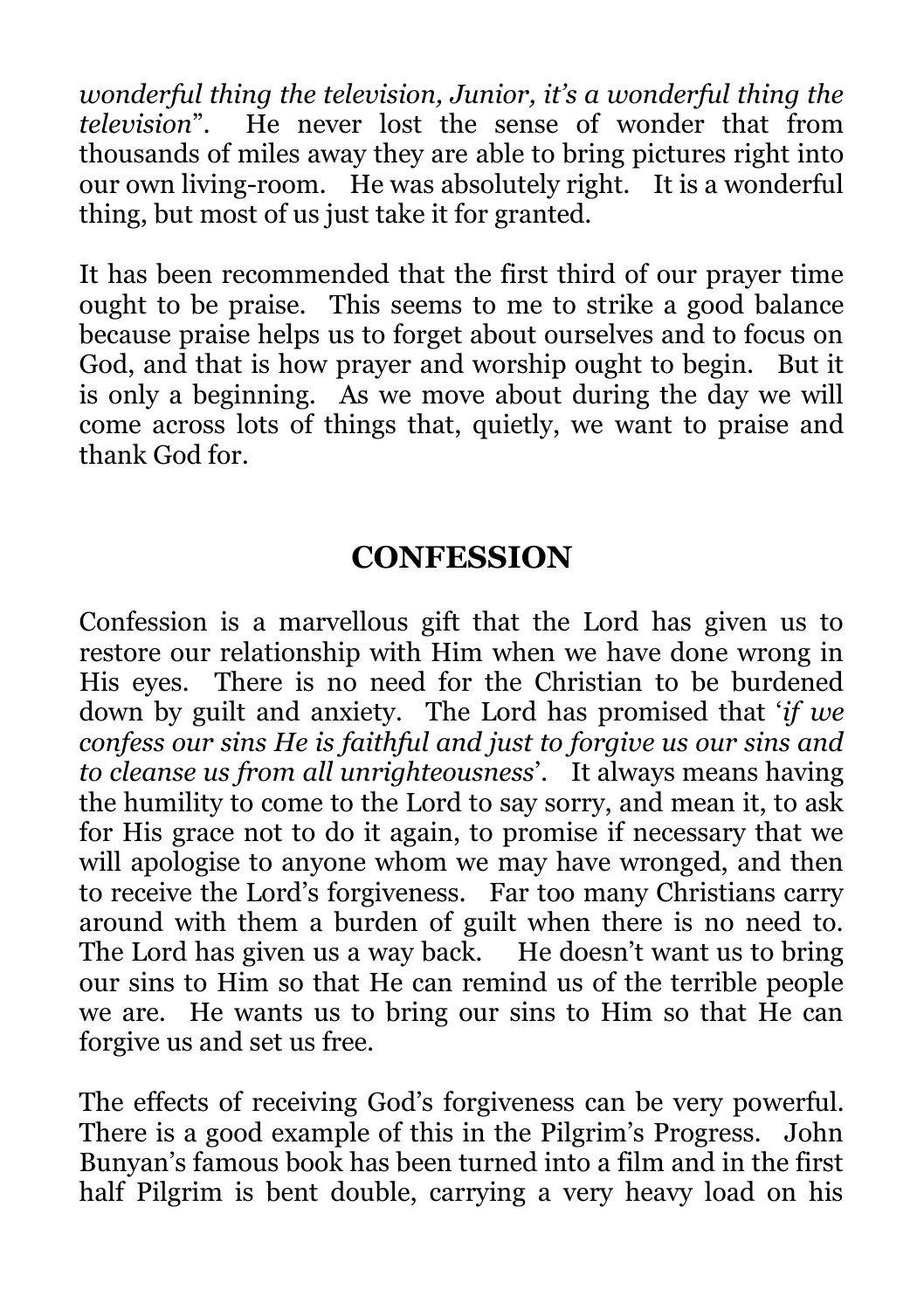back. Climbing a mountain is particularly difficult for him, but as he nears the top suddenly the whole sky is illuminated and there is Jesus, hanging on the cross, looking down and saying to Pilgrim '*I forgive you*'. As He speaks those words there is a noise like a clap of thunder, the burden is released from Pilgrim's back and goes clanging down the mountainside. enabled to straighten up, and that is how he walks throughout the rest of the film.

Receiving God's forgiveness can be just as powerful an experience for us. When I know that I have done something that is wrong I try to deal with it as quickly as possible. I take it to the Lord, talk it through with Him, let Him know that I really am sorry, take time to do this if necessary, and then receive His forgiveness. I could not begin to count the number of times I have gone through this process, when I have gone to Him feeling guilty and have come away at peace. Basilea Schlink, leader of the Darmstad community in Germany, believes that we ought to have a time of repentance every day. I am sure that she is right. I would just add that once we have received the Lord's forgiveness it is important to know that we are forgiven. Satan may try to place the burden of guilt back on our shoulders again. If that happens we simply need to say '*Lord, I have received Your forgiveness for that sin and I thank You for it*'.

In addition to saying sorry to God, we may need to go and apologise to another person whom we have wronged. I have been helped in my thinking in this by Festo Kivengere, a Ugandan bishop who died about twenty years ago. He says that when he became a committed Christian away back in 1939 the Christians who nurtured him in the faith taught him that if a relationship is damaged or broken there is a quick way to bring healing, and that is to go and apologise for the part we played in the breaking of that relationship—not to go and put the other person right nor to get involved in an argument, but simply to apologise for the part we played in the breaking of that relationship. I take this advice seriously. If I have said or done something that I shouldn't against another person I try to go back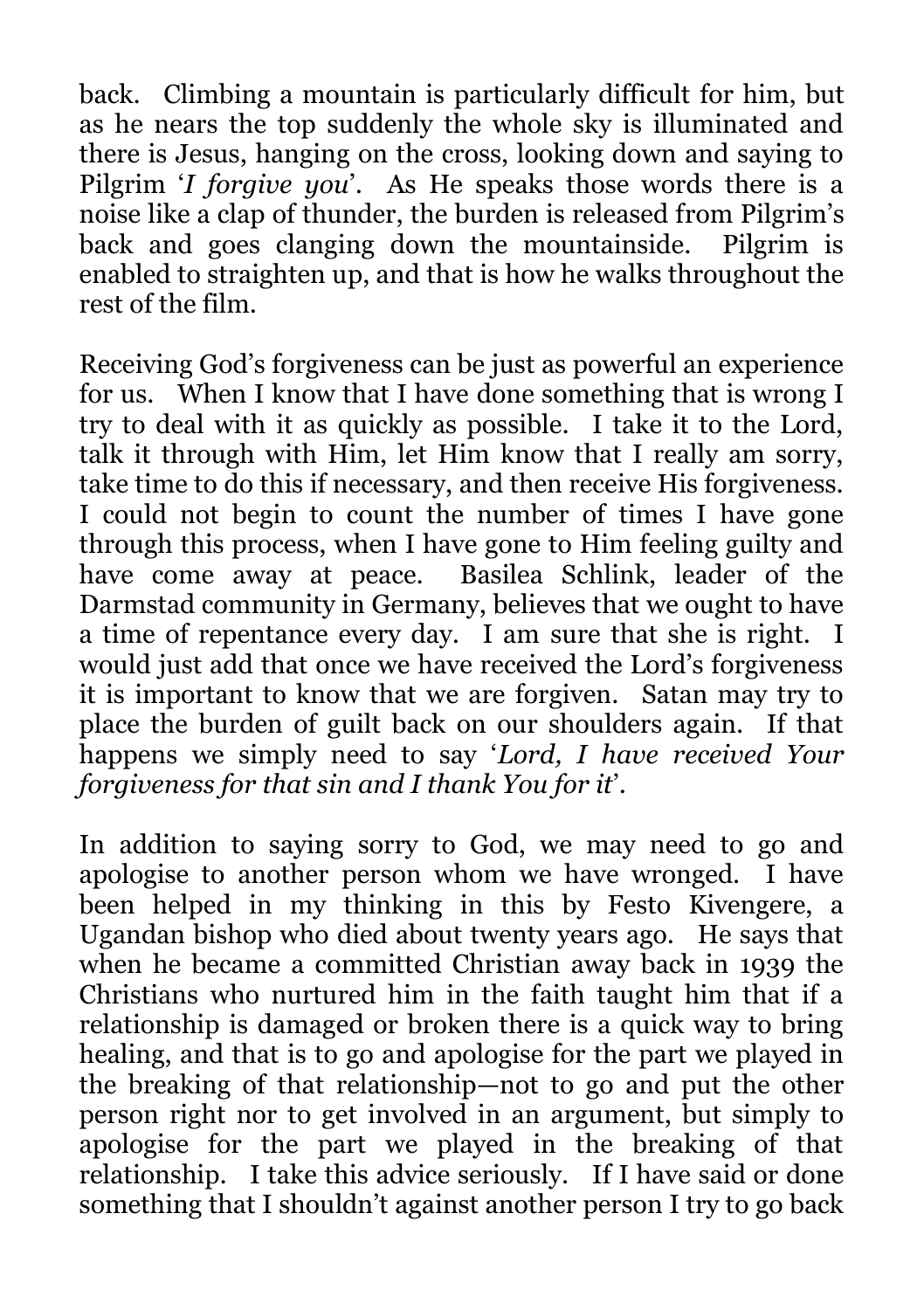as quickly as possible and apologise. If I cannot see them personally because of distance I contact them by phone or write a letter.

Having the humility to say sorry both to God and to another person normally restores my peace. It also keeps open and brings healing to a relationship that otherwise may have been completely broken or seriously damaged.

It often takes humility to say sorry, especially to another person, but I hope I have made it clear that confession is a gift from God which can bring much healing.

## **INTERCESSION**

Intercession is another gift of prayer that the Lord has given to us. I say it is a gift because I believe that no situation is beyond God's transformation and healing when we can bring it before Him in prayer. The word intercession actually comes from the Latin '*intercedere*' which means to be present with God on behalf of the person or situation that we bring to Him.

In Northern Ireland we have had reason to be grateful for this gift of intercessory prayer on many occasions. I think of the death of Bobby Sands in 1981, when this country was divided down the middle into those who were for Bobby Sands and those against. Great trouble was expected when he died, but because so many people were praying God saw us through that major crisis.

In the year of 1998 there was great trouble surrounding the parade at Drumcree near Portadown. By the time we came to the 12th July, with parades due to take place all over the country the next day, the situation was on the verge of disaster. But for months, inside and outside Northern Ireland, thousands and possibly millions of people had been praying about the situation, and at the last possible moment God intervened and diffused tension in a way that no one else could have.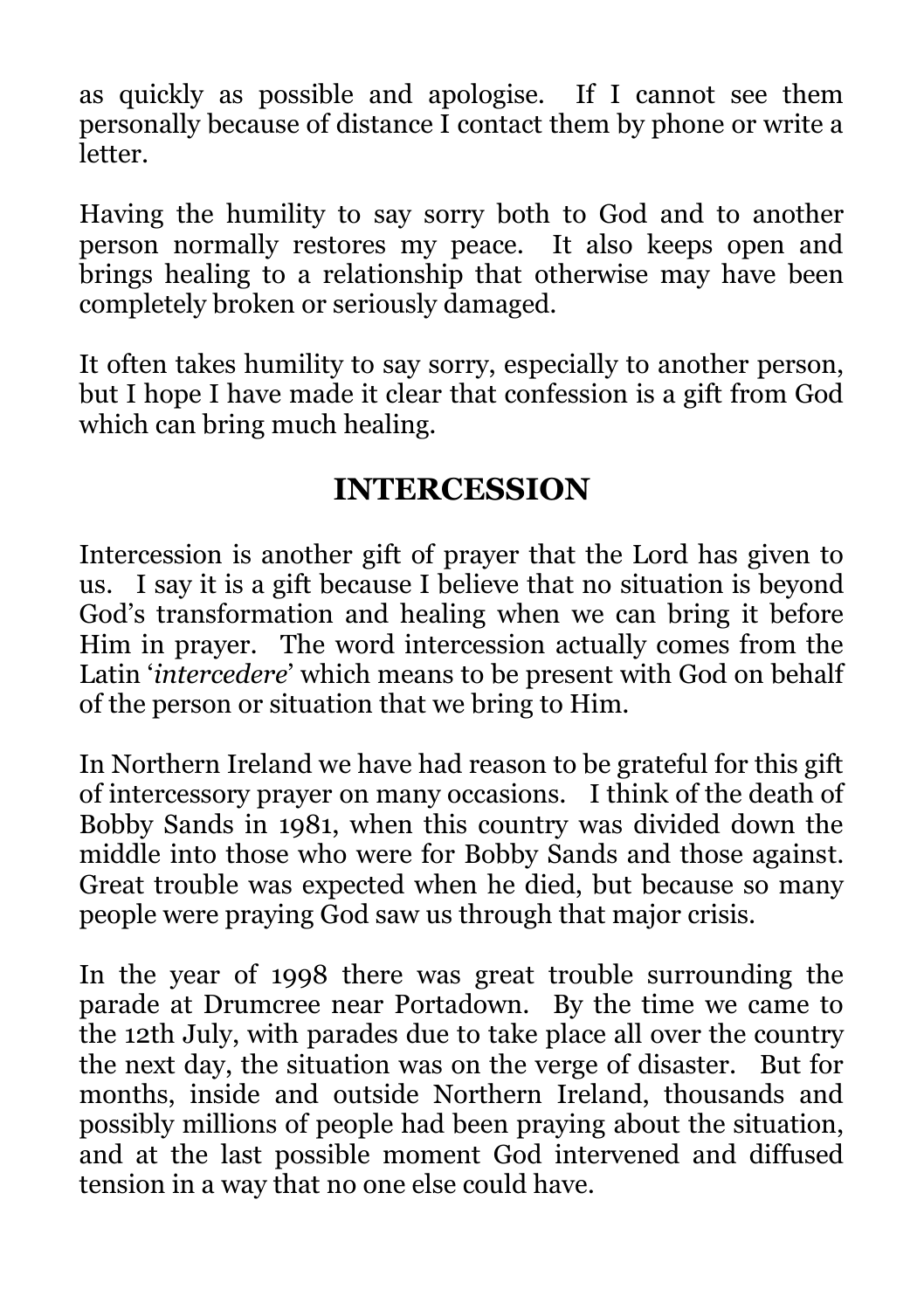In Northern Ireland we have reason to be grateful to God on these and many, many other occasions for the gift of intercessory prayer.

The same effect is also possible when we pray for the sick. It is right to pray for physical healing and often the healing process is quickened up through prayer and people are completely healed. There are also occasions when full physical healing does not take place but great peace, strength and renewal of faith are received instead. I remember one of the first people whom I prayed for with the laying-on-of-hands. It was in 1972. I had just been introduced to the ministry of divine healing and had become excited by it, so I began to preach about it.

After speaking one Sunday in a little church in Co. Down a young lady wrote me a letter, explaining that her grand-father was seriously ill and they were afraid that he was going to die. But worse than that, he was very anxious and depressed. Would I come and pray with him? Of course, I responded to this invitation. I spent some time explaining to the family what the ministry of divine healing is all about, and then I prayed with the grand-father, a set prayer because in those days I was not so good at praying in my own words—*'May the healing and strengthening mercies of the risen Lord Jesus Christ, who is present with us here, now at this very moment and in the days to come, enter powerfully into every part of you, into your soul, into your mind, into your body, heal you of anything that may harm you and give you God's peace. Amen'.*

When I had finished praying I had a cup of tea and left. Two weeks later I received another letter from the grand-daughter to tell me that her grand-father had died. Some people may say that that was not much of an answer to prayer, but the family thought it was a great answer because ever since my visit the anxiety had disappeared and the depression had lifted. When the grand-father died, he died in peace, and the family were very happy at that.

So I always encourage people to keep on praying for those known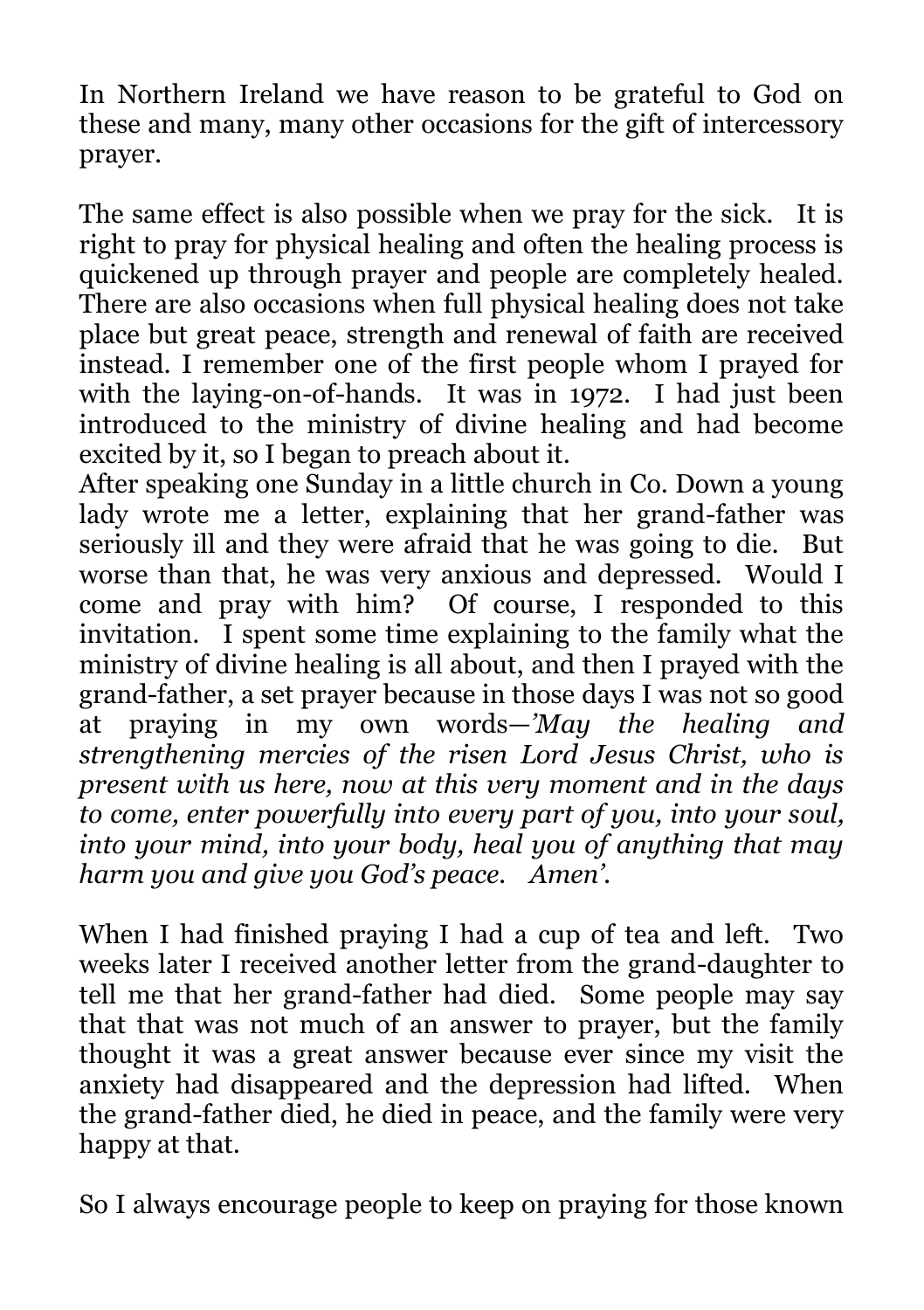to them who are sick. God's response can only do good. He can even respond to arrow prayers thrown up as we walk down the street - '*Lord I lift up Jean to You now and ask You to touch her'*. If more people prayed like this throughout the day it would do enormous good.

Billy Graham who conducted missions throughout the world for well over fifty years knew the value of intercessory prayer. I have just finished reading his autobiography and towards the end he pays tribute to many of those who worked faithfully with him. He gives a special mention to the intercessors who supported his ministry in prayer, because without them, he says, nothing would have happened. He does not say that the ministry would have been less effective or that fewer people would have been converted. He says that, without them, nothing would have happened.

Intercessory prayer on behalf of individuals, churches, ministries and countries is that important. And it is something that we can all do.

## **THE PRAYER OF SURRENDER**

This is possibly the most powerful prayer of all, when we have come to an end of ourselves and we have to surrender the whole matter to God and leave it with Him. I find that when I do this, no matter how serious the concern, I can find peace. At the end of January 1998 I had come to an end of myself. I was due to go to Nigeria on a SOMA trip at the beginning of February. We had bought the tickets and applied for the visas well before Christmas.

When we sent in the visa applications we met all of the conditions that had been sufficient on previous trips. But on this occasion it was not enough. Every time I rang the Nigerian High Commission something else was always required. Our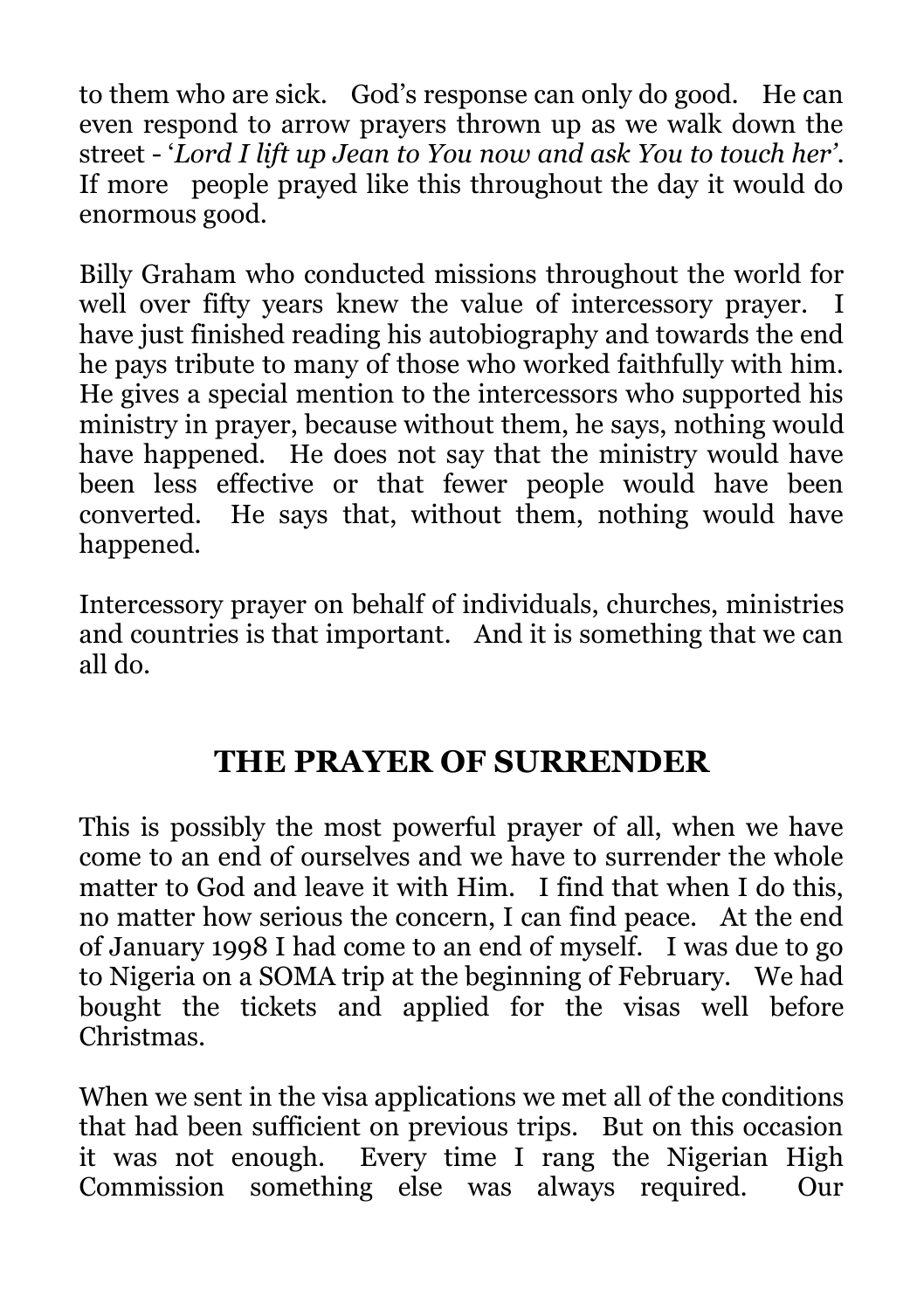applications were being stone-walled until, just six days before we were due to go, I went up to my room and surrendered the whole matter to God. '*Lord, I want to go to Nigeria. If You get us there that will be marvellous. But if You don't then there must be some reason why You need us to stay here and I accept that as well. Lord I surrender all our plans and applications to You*'. I took about half an hour to pray that prayer of surrender, but when I did I was at peace. Later in the week I became annoyed more than once at the continued stone-walling of the Nigerian High Commission, but immediately surrendered again to God and my peace was restored. We were due to leave Belfast at 6.30 am on Sunday, 1st February, so the very last occasion when I was able to call about the visas was the Friday morning. I surrendered the call to God and, to my delight and I must admit surprise, the girl on the other end told me that the visas had been granted—at the last possible moment. And we were on our way to Nigeria. One of the team members said that God's providence through that crisis was so manifest there was now no need to fear anything that could possibly happen to us in Nigeria. He was absolutely right. I have found at a number of crisis times in my life that surrendering the concern to God, really giving it to Him, gives me a deep peace, and also opens up the way for a better solution than anything that I could ever have planned.

Of course it doesn't have to be only major crises that we surrender to God. He wants us to surrender every aspect of our lives to Him; everything that we do, hurts from the past, plans for the present and future, concerns about other people, everything. Surrendering to God a telephone call that we are about to make, a letter we are writing, or a meeting with someone can make a significant difference.

John Wimber wrote a song about how hurts from the past can be healed through surrendering them to Jesus:-

*O let the Son of God enfold you With His Spirit and His love; Let Him fill your heart*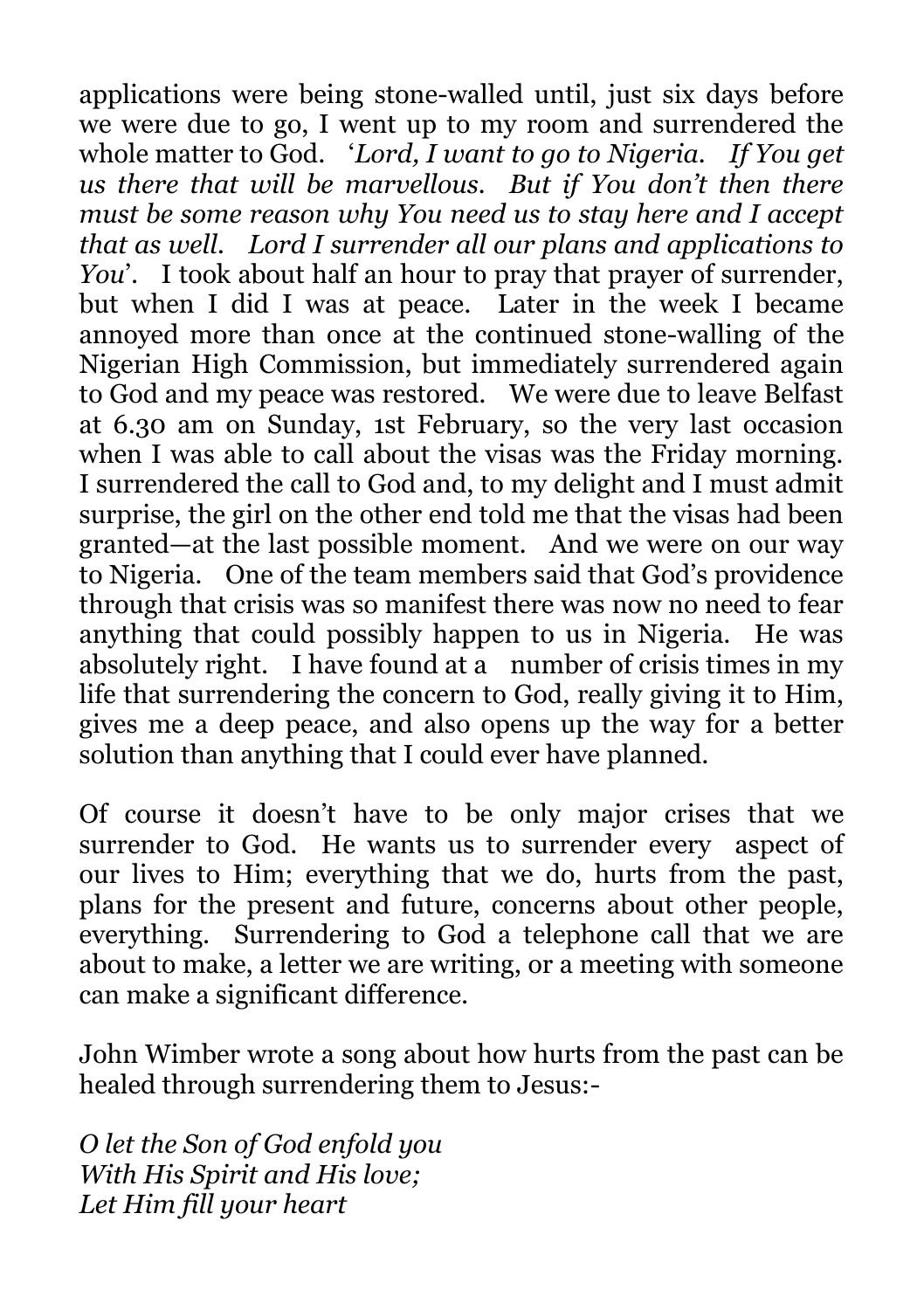*And satisfy your soul. O let Him have the things that hold you, And His Spirit, like a dove, Will descend upon your life and make you whole.*

And then in the second verse he says:

*O give Him all your tears and sadness Give Him all your years of pain, And you'll enter into life in Jesus' name.*

Four men found that when they surrendered a paralysed friend to Jesus He was able to work a miracle in the life of that man. He will also work many miracles through us if we are prepared to surrender all sorts of things to Him.

## **Question:**

Praise, thanksgiving, confession, intercession and surrender. Do you feel that you have neglected any of those areas of prayer?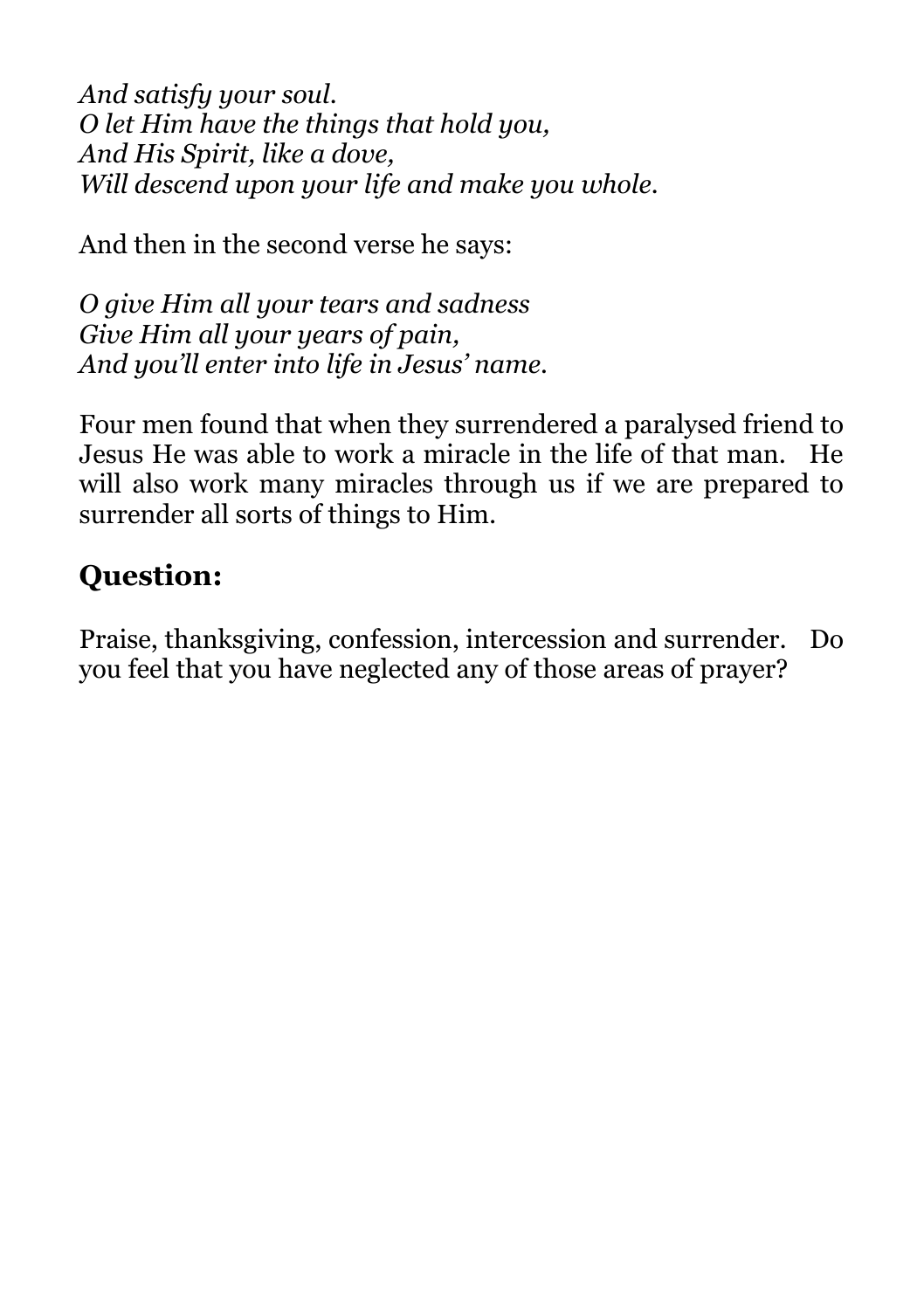## **C. THE PRACTICE OF PRAYER**

Billy Graham's ministry led him to every corner of the globe, and I'm sure he had to learn to pray wherever he went to minister. But that didn't prevent him from having his favourite places of prayer. He says that when he was a boy in North Carolina '*our barns had tin roofs. On rainy days, I liked to sneak away into the hay barn and lie on a sweet-smelling and slippery pile of straw, listening to the raindrops hit that tin roof and dreaming. It was a sanctuary that helped shape my character. Whenever I visit a bustling city anywhere in the world now I like to retreat from noisy boulevards into an open church building and just meditate in the cool, dim quietness. At our home in the Blue Ridge Mountains, my favourite spot is a little path above the house where I walk alone and talk with God*'.

I'm sure that all of us have particular places where we like to pray. Some of us may prefer to be in our own bedroom where we can be alone and have the privacy that we need to be able to talk to God. Others may like to drop into an open church and pray there. Churches usually have an atmosphere of great peace. In some cases they have been places of worship and prayer for hundreds of years, and that has left a real sense of peace and awareness of God's presence. It is a pity that today so many churches are locked up during the week. This is mainly because of the danger of vandalism. But the presence of people is usually a good safeguard, and it would be marvellous if more of our churches could find a way to remain open as places of prayer, even if it were only for an hour or two each day.

Praying on the move is something that I strongly recommend. As we move about the city or countryside, either walking or in a car or bus we can pray for people we pass, businesses, newspaper offices, television companies, housing estates and hotels. We never know how many lives we touch if we take time to pray in this way, and it does help us to keep our minds focused on God.

I also find the car a great sanctuary for prayer. I used to listen a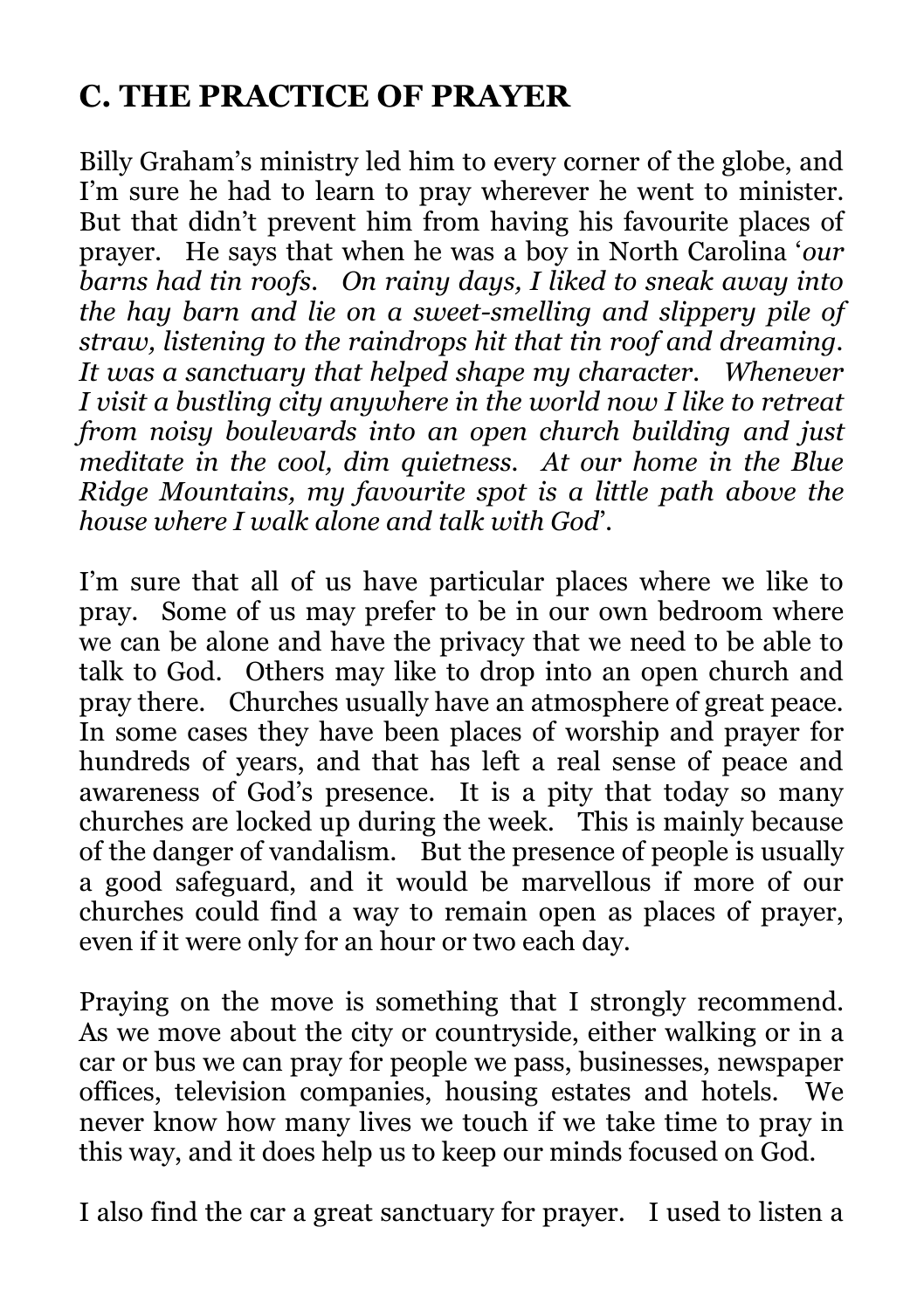lot to the radio when I was driving along. Then about five years ago my car radio was stolen. The insurance company gave us  $\overline{E}$ 100 which would have bought a good new radio, but as I was on way to buy it I felt God say '*Don't replace that radio. This is an opportunity to spend more time talking to Me. Use your car as a place of prayer'*.

Where we feel comfortable and able to pray is probably a very individual thing for most people. I have also made some suggestions as to how people can pray on the move. I like to do this myself. But I would suggest that it might be difficult to start off praying on the move if we have not first cultivated the practice of prayer in a quiet place.

#### **WHEN?**

One of the features of the lifestyle of the Society of St Francis is that we spend three hours each day in prayer and worship. We do this in community, and it is always easier to spend this amount of time in prayer as a member of a group rather than doing it alone. Nevertheless, at this moment in time, because of family responsibilities, I find myself living apart from the Community. But over the twenty-five years that I have spent in the Society of St Francis the life of prayer has became so much a part of me that, even though I am alone now, I still spend at least three hours each day in prayer. For me morning time is best for my devotions. I wake never later than 6.00 am or 6.30 am and pray until 8.00 am. Early morning will have to be the prayer time for many Christians because of demands that will be made on them later in the day.

Others may try to take advantage of an hour at lunch-time. I am pleased at the number of people who, individually or in groups, use St Anne's Cathedral at lunch-time for prayer.

Evening time seems to create the right atmosphere for some. When I worked as a prison chaplain I know that many of the men who were trying to take God seriously found that the atmosphere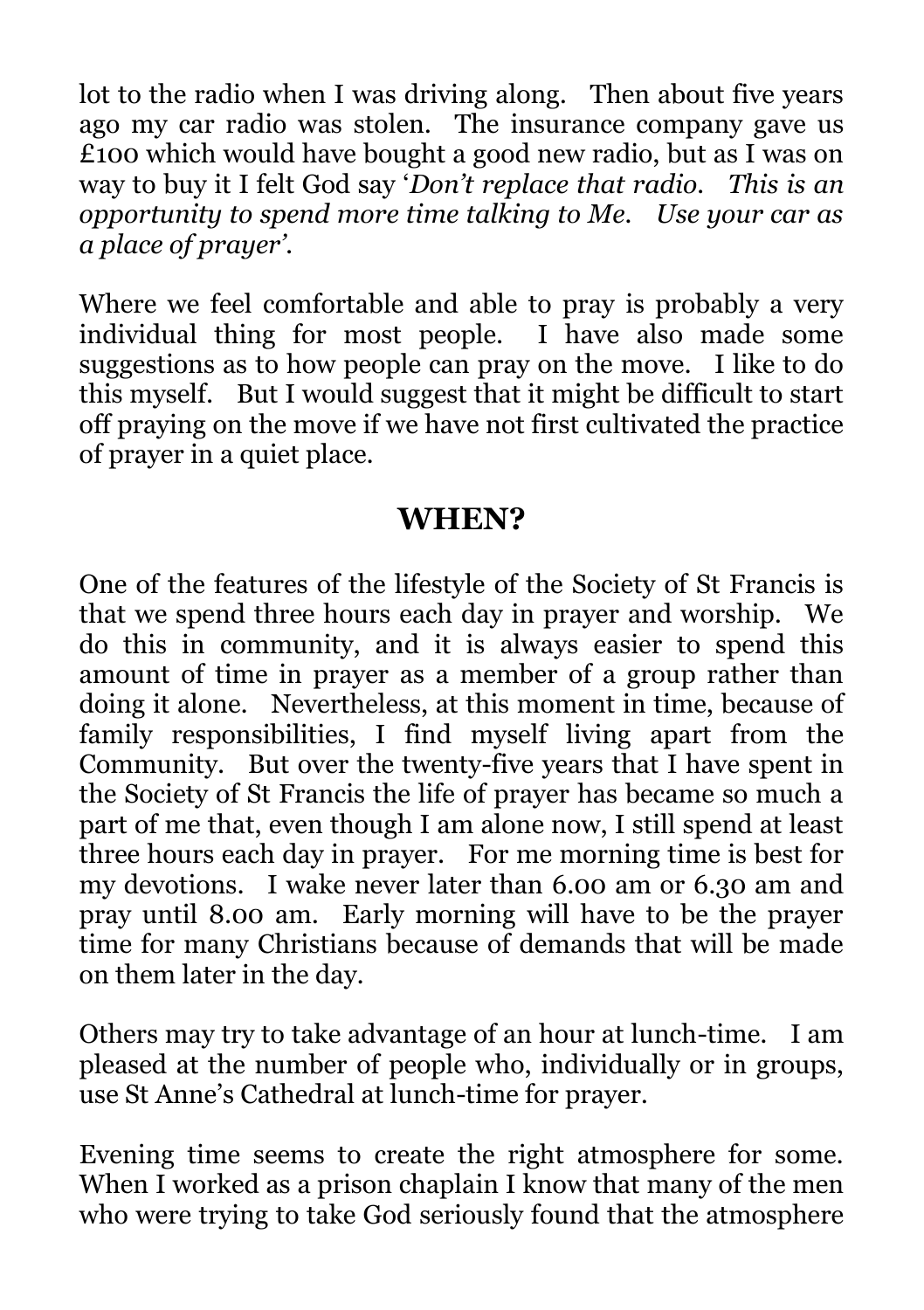in the late evening was conducive to prayer. Amongst the general public there are many who are not regular churchgoers who would never get into bed without spending at least a few minutes in prayer.

Praying with other people, as a member of a group, can also be very helpful. These groups can meet in the church hall or in the more comfortable atmosphere of a home. We can be an enormous encouragement to one another when we meet for this kind of fellowship and it does help us to grow in the life of prayer. The idea of prayer triplets is one that I used when working the Crumlin Road prison. I would bring down just two men and have a time of prayer with them. They were comfortable praying in such a small group. Indeed sometimes they were so enthusiastic that I couldn't get a word in edge ways. Yet in a group of even eight or ten the same men might not have opened their mouths.

Spending time in prayer requires discipline, especially if we are going to rise early in the morning. But, hopefully, it will also include times of great joy because prayer brings us closer to the One who is the most important person in our lives.

## **HOW LONG?**

Smith Wigglesworth, that famous English Pentecostal, used so powerfully by God in the healing ministry, said that he was on duty for God twenty-four hours a day, seven days a week. He did not spend long periods in prayer but neither did he ever go very long without praying. He kept in touch with God at regular intervals throughout the day, and maybe that was one of the secrets of his power. Set prayer times, no matter how long they may be, are never enough for me. Like Smith Wigglesworth I have to keep in touch regularly through the day.

For some people spending long periods in prayer is very difficult. One of the most spiritual women I know even finds fifteen minutes too long at times. She prefers shorter periods in prayer,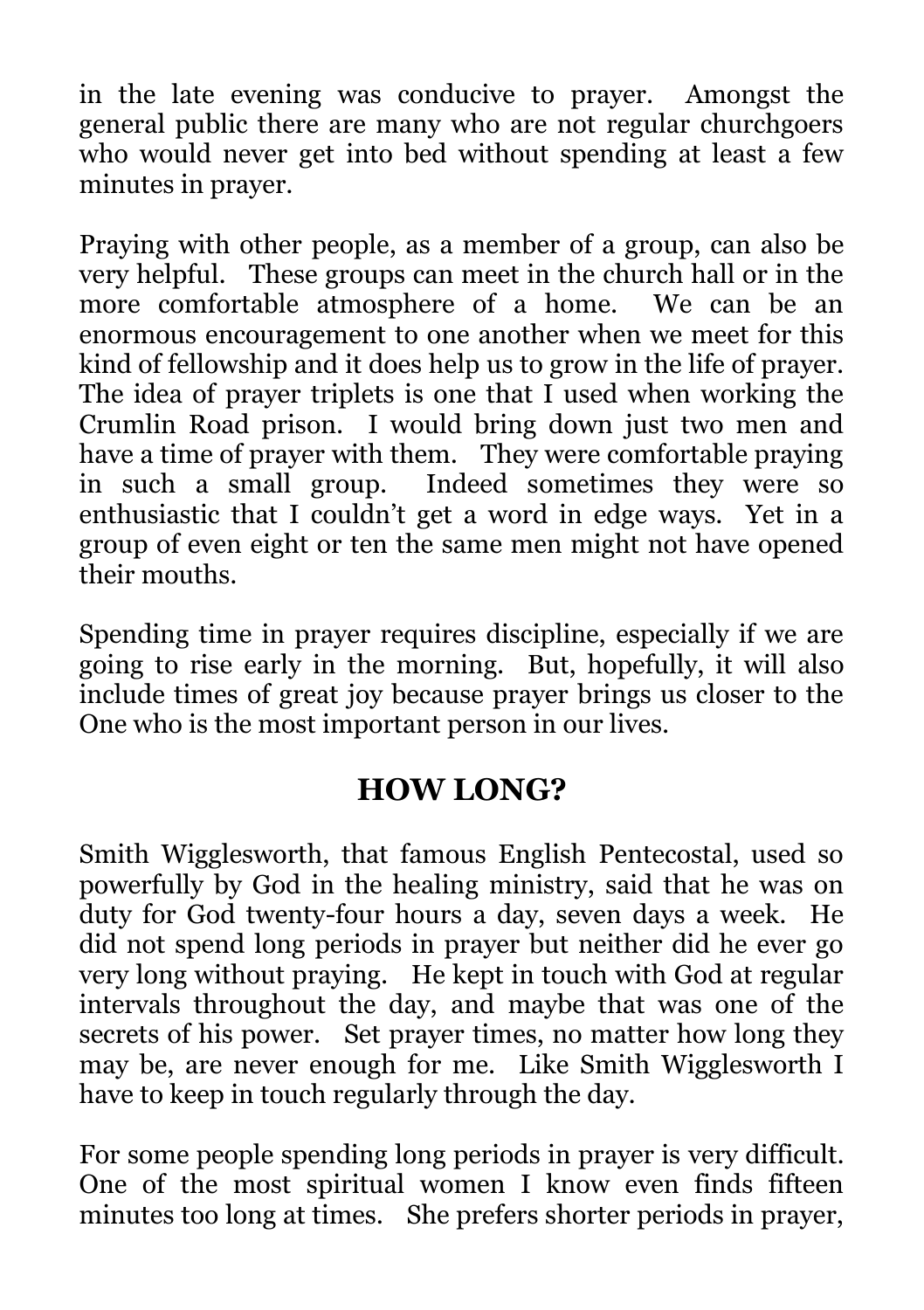and maybe this is a pattern which would suit many people.

Generally it is better to start off with a length of prayer-time that we will be able to manage on an ongoing basis. For some that may be only five or ten minutes per day. But it is better to stick at this and build upon it, rather than start off with a real burst of enthusiasm and then fall by the wayside after a few days. Of course, I do acknowledge that there are always remarkable people who get so close to Jesus so quickly that, right from the beginning, they will enthusiastically want to spend much longer periods with the One whom they have come to love.

#### **ASK FOR GOD'S HELP**

I have already mentioned earlier that in Luke chapter 11 the disciples come along and make a beautiful request to Jesus, '*Lord, teach us to pray'*. Jesus then proceeds to teach them the classic prayer of all time which even today Christians include in every service of worship. This is followed by a parable on the need to persevere in prayer, and then some beautiful promises '*ask and you will receive, seek and you will find, knock and the door will be opened unto you'.* Perhaps many of us today need to make that same request of Jesus, '*Lord, teach us to pray'*. Why should we not ask help from the One best qualified to instruct us? Certainly, it is effective for me when, before reading the Bible, I take thirty seconds to welcome the Lord to anoint with his Spirit the words that I am going to read. Often when I do that, words which I may have read many times before leap out at me in a completely new way.

I believe that if we ask for the Lord's help in the same way before praying He will draw us closer to Himself and make it much easier for us both to talk and to listen to Him.

One of the lessons which we Christians sometimes take a long time to learn is not to try to live life in our own strength, but to draw on the grace which the Lord always makes available. And we can do that for even the simplest things, as a girl whom I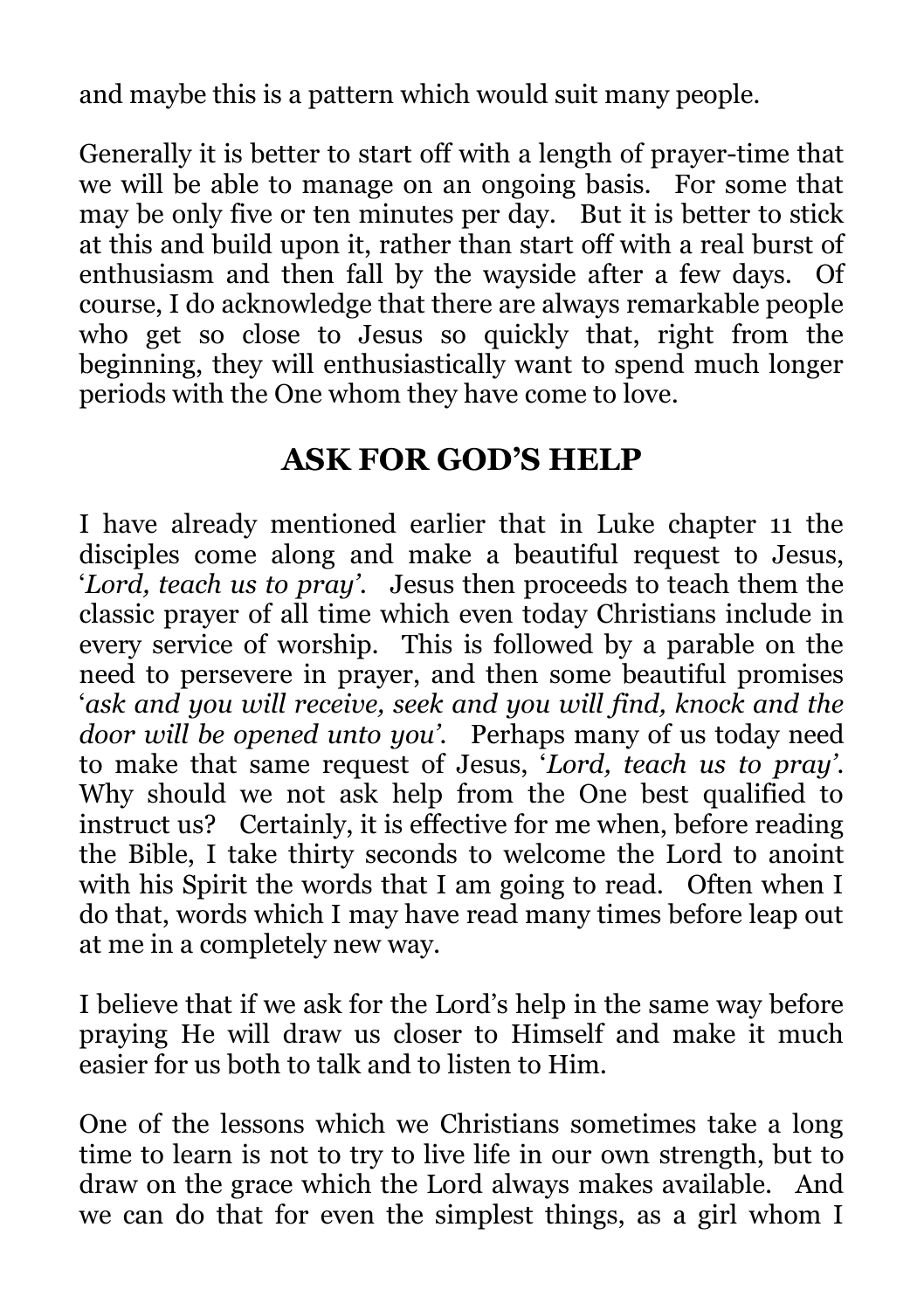know was to discover while on mission in Nigeria. They were conducting a healing service in the open air under the hot African sun and they had been praying for people for 2 or 3 hours. My friend was getting tired, and as people still crowded round her looking for prayer she began to get annoyed. But she had the presence of mind to step aside, bow her head and say '*Lord, I'm tired. I'm getting annoyed at these people. I can't help myself. Will you please give back to me the love that you have for each one of them?*' She paused for a moment to compose herself and allow the Lord to respond. Then she was able to go back and continue praying for people without any problem.

I find when I have the wisdom and humility to acknowledge that there are many things that I cannot do by myself, and ask for the Lord's help, it is just amazing what His grace enables me to do.

#### **Question:**

What can you decide to do to make your practice of prayer more effective?